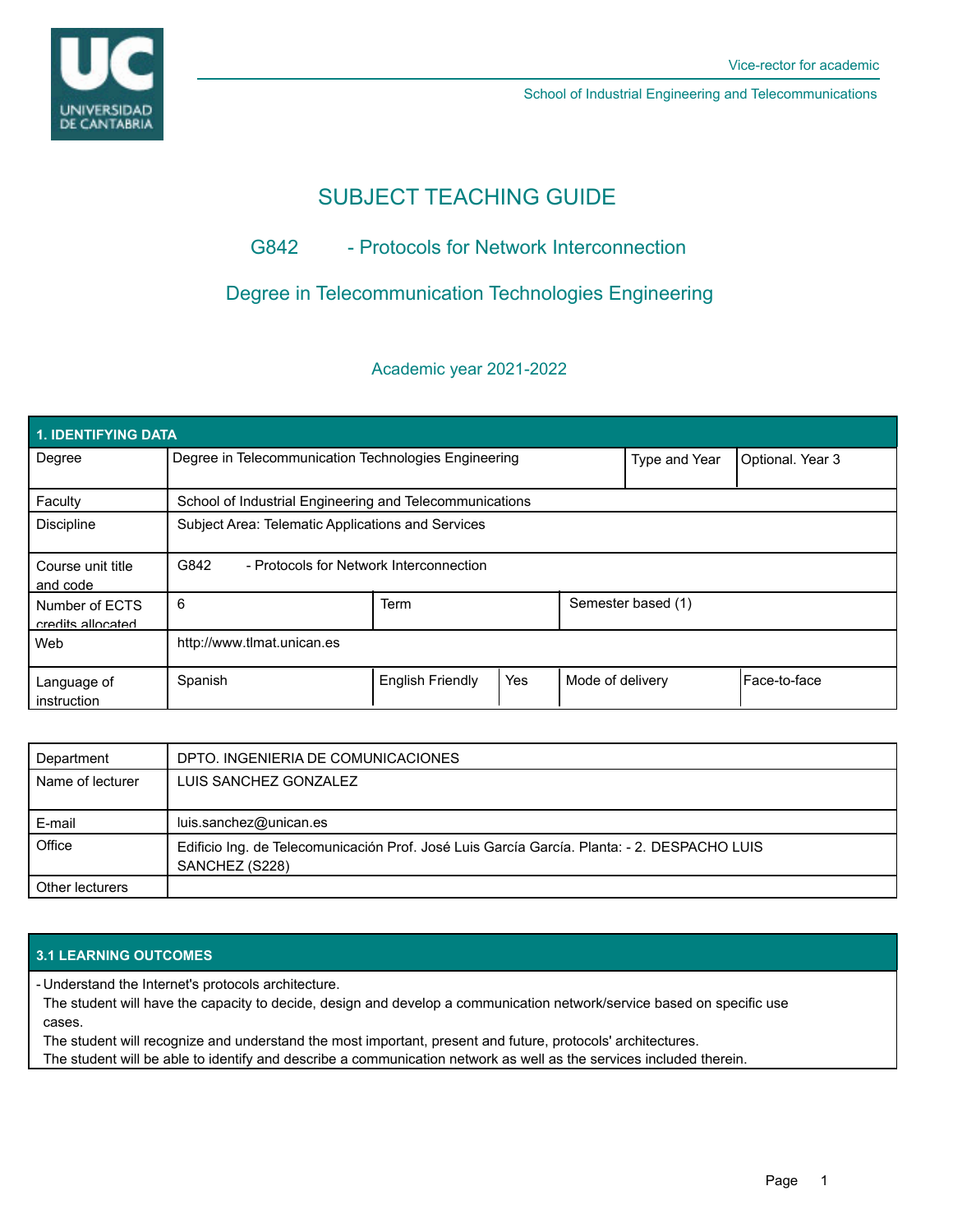

#### School of Industrial Engineering and Telecommunications

#### **4. OBJECTIVES**

To enlarge the understanding of current communication networks ' systems by thoroughly describing the Internet's architecture and its relation with the OSI model.

To study in detail the Internet's layered model, mainly the protocols used at Network level (IP) and those used at Transport level (TCP and UDP).

To analyse the evolution of the interconnection protocols at the Internet and to study the solutions adopted for the provision of services in mobile scenarios.

#### **6. COURSE ORGANIZATION**

| <b>CONTENTS</b> |                                                                                                                                                                                                        |  |  |  |
|-----------------|--------------------------------------------------------------------------------------------------------------------------------------------------------------------------------------------------------|--|--|--|
|                 | Theme I: TCP/IP Architecture. The Internet model. Network access layer. IP addressing. Internet Protocol (IP). IP<br>accessory protocols                                                               |  |  |  |
| 2               | Theme II: NETWORKS INTERCONNECTIONS. Interconnection at link level. Spanning Tree Protocol. Transparent<br>bridges. Network level interconnection. Routing protocols (distance-vector and link-state). |  |  |  |
| 3               | Theme III: TRANSPORT LAYER PROTOCOLS. The transport layer. UDP protocol. TCP protocol. The socket interface.<br>Sequential and concurrent servers.                                                     |  |  |  |
| 14              | Theme IV: NEXT GENERATION INTERNET: IPv6                                                                                                                                                               |  |  |  |
| 5               | Theme V: MOBILE INTERNET: Interconnection at mobile and wireless networks. Handovers and roaming. Mobile IP.                                                                                           |  |  |  |

| <b>7. ASSESSMENT METHODS AND CRITERIA</b> |                       |             |                  |               |  |  |  |  |  |
|-------------------------------------------|-----------------------|-------------|------------------|---------------|--|--|--|--|--|
| <b>Description</b>                        | <b>Type</b>           | Final Eval. | <b>Reassessn</b> | $\frac{0}{0}$ |  |  |  |  |  |
| Practice sessions evaluation              | Laboratory evaluation | Yes         | <b>No</b>        | 20,00         |  |  |  |  |  |
| Continuous evaluation                     | <b>Others</b>         | <b>No</b>   | Yes              | 24,00         |  |  |  |  |  |
| Final exam                                | Written exam          | Yes         | Yes              | 56,00         |  |  |  |  |  |
| <b>TOTAL</b>                              |                       |             |                  | 100,00        |  |  |  |  |  |
| Ohoon votiono                             |                       |             |                  |               |  |  |  |  |  |

Observations

Practice sessions are mandatory and its evaluation is not recoverable given its experimentation nature.

Final mark is obtained by applying the following formula, in which TEOR is the mark from theory sessions and PRAC is the mark from the practice sessions: MARK = TEOR \* 0.8 + PRAC \* 0.2

The mark from the theory sessions (i.e. TEOR) comes from the marks obtained from the Continuous Evaluation (EC) tests and the one from the Final Exam (EF). In any case, it will be necessary to get a mark above 4.0 in the Final Exam to pass.

Moreover, the mark from the EC will not harm the final mark so TEOR =  $max{0.7 * EF + 0.3 * EC}$ ; EF}

Given the uncertainty created by the pandemic situation, all the evaluation activities could be organized remotely supported by telematic tools. If this were the case, in addition to the evaluation exercises, the students could be called to a remote and synchronous session (e.g. videoconference) in which they will be asked to defend their answers in the exercises.

Observations for part-time students

Continuous Evaluation is not mandatory. Those students that do not take it will have their final mark from the marks of the Practice sessions and from the Final Exam.